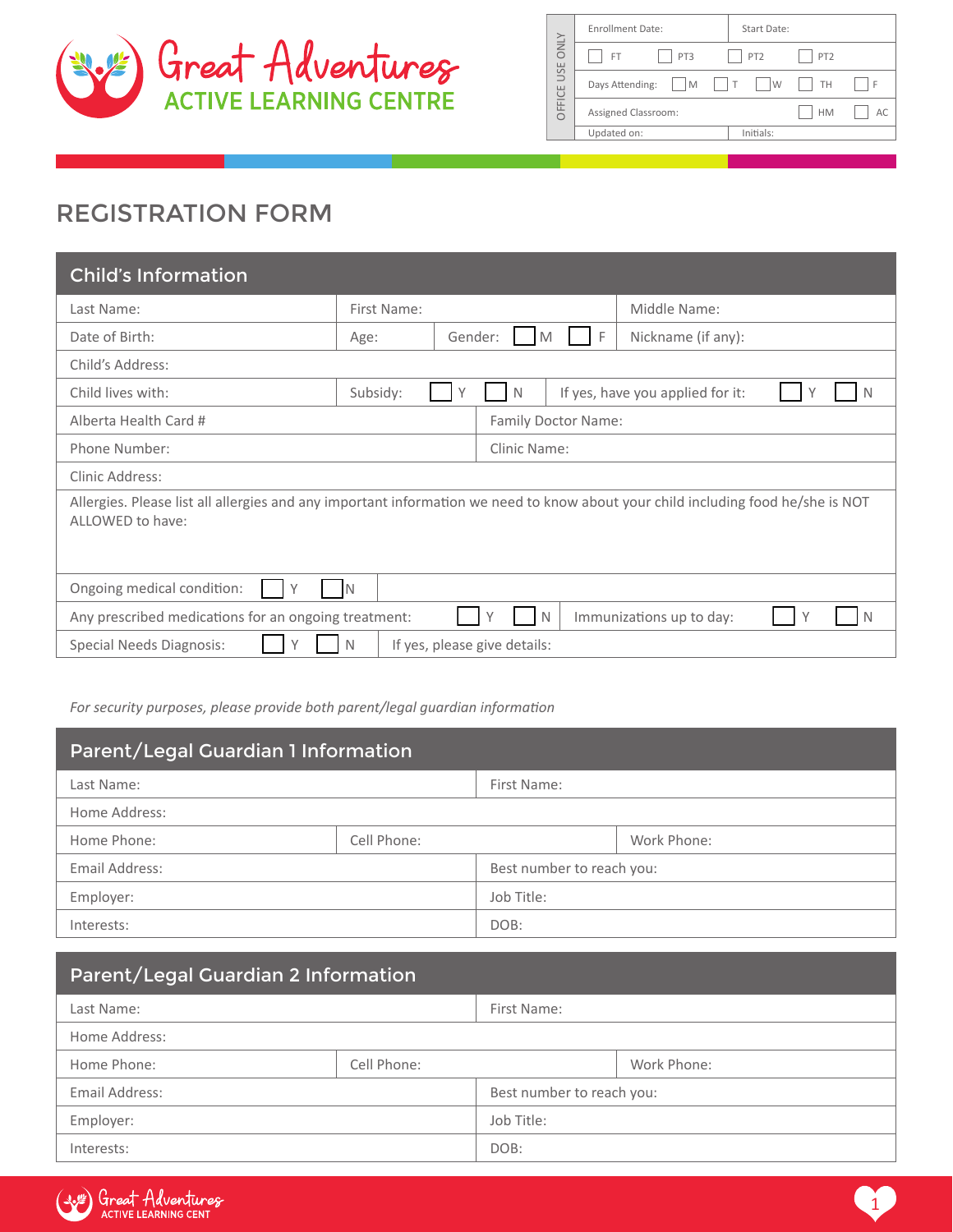## Emergency Contacts/ Authorized Pick – Ups:

One contact must have a different address than your child. No PO boxes. Must be a local contact.

| Name:                      |             | Relation to Child: |             |
|----------------------------|-------------|--------------------|-------------|
| Address:                   |             |                    |             |
|                            |             |                    |             |
| Home Phone:                | Cell Phone: |                    | Work Phone: |
|                            |             |                    |             |
| Name:                      |             | Relation to Child: |             |
| Address:                   |             |                    |             |
| Home Phone:                | Cell Phone: |                    | Work Phone: |
|                            |             |                    |             |
| Name:                      |             | Relation to Child: |             |
| Address:                   |             |                    |             |
| Cell Phone:<br>Home Phone: |             |                    | Work Phone: |

*Any other persons authorized to pick up child:*

*Additional Information:* 

*If you are a single parent, please provide us with much information as you can about the other parent, including custodial arrangements, visitations, if there is contact with the other parent, if the other parent has permission to take the child from the center (if not, a copy of a court order needs to be attached to the registration form)* 

## Custodial Acknowledgement:

*I understand that providing both parents/legal guardians information gives both parties the right to visit/pick up the abovementioned child at any time. If custody circumstances change for any reason, Great Adventures Active Learning Centre must be notified in writing and we may request documentation by the proper authority.*

| Parent 1 Signature: | Parent 2 Signature: |
|---------------------|---------------------|
|                     |                     |

2

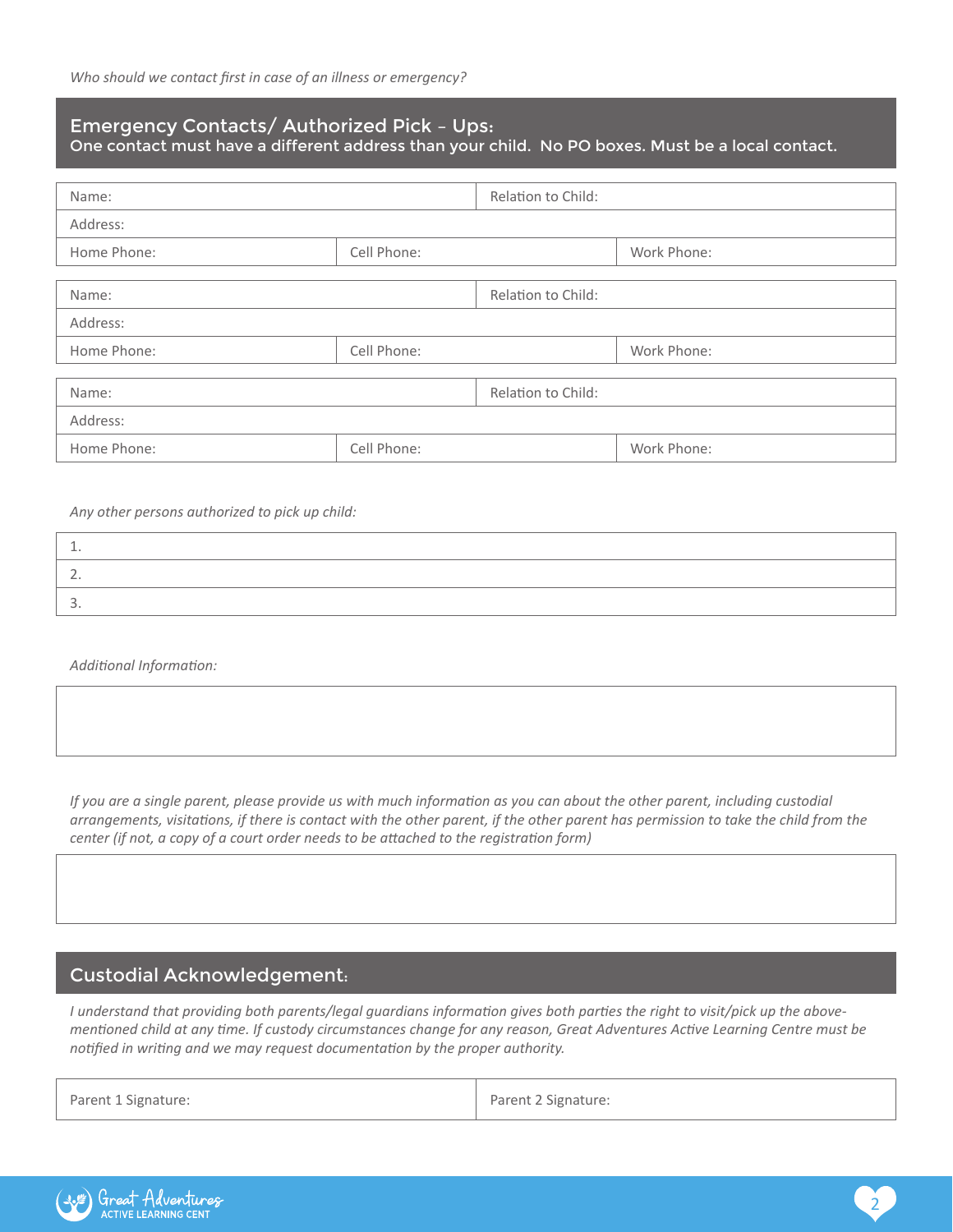## Custodial Information:

*If a non-custodial parent is not among those persons authorized to pick up the child or if a court order pertains to your custodial agreement, a court order must be provided. Please check the appropriate box below.*

| , this situation applies. A court order is attached<br>Yes, | oplicable |
|-------------------------------------------------------------|-----------|
|-------------------------------------------------------------|-----------|

*I consent to the enrollment of the child listed above in Great Adventures Active Learning Centre and have been advise of the centre's policies and procedures.*

*I have provided information of my child's special needs (allergies, diet, disabilities, and or medical information to the provider, as may be necessary to assist the program in properly carrying for my child in case of an emergency.* 

*I agree to review and update this information whenever a change occurs or at least once every six months.*

Parent Name **Signature** Signature **Contract State Contract Parent Name** Date

**FOR OFFICE USE ONLY**

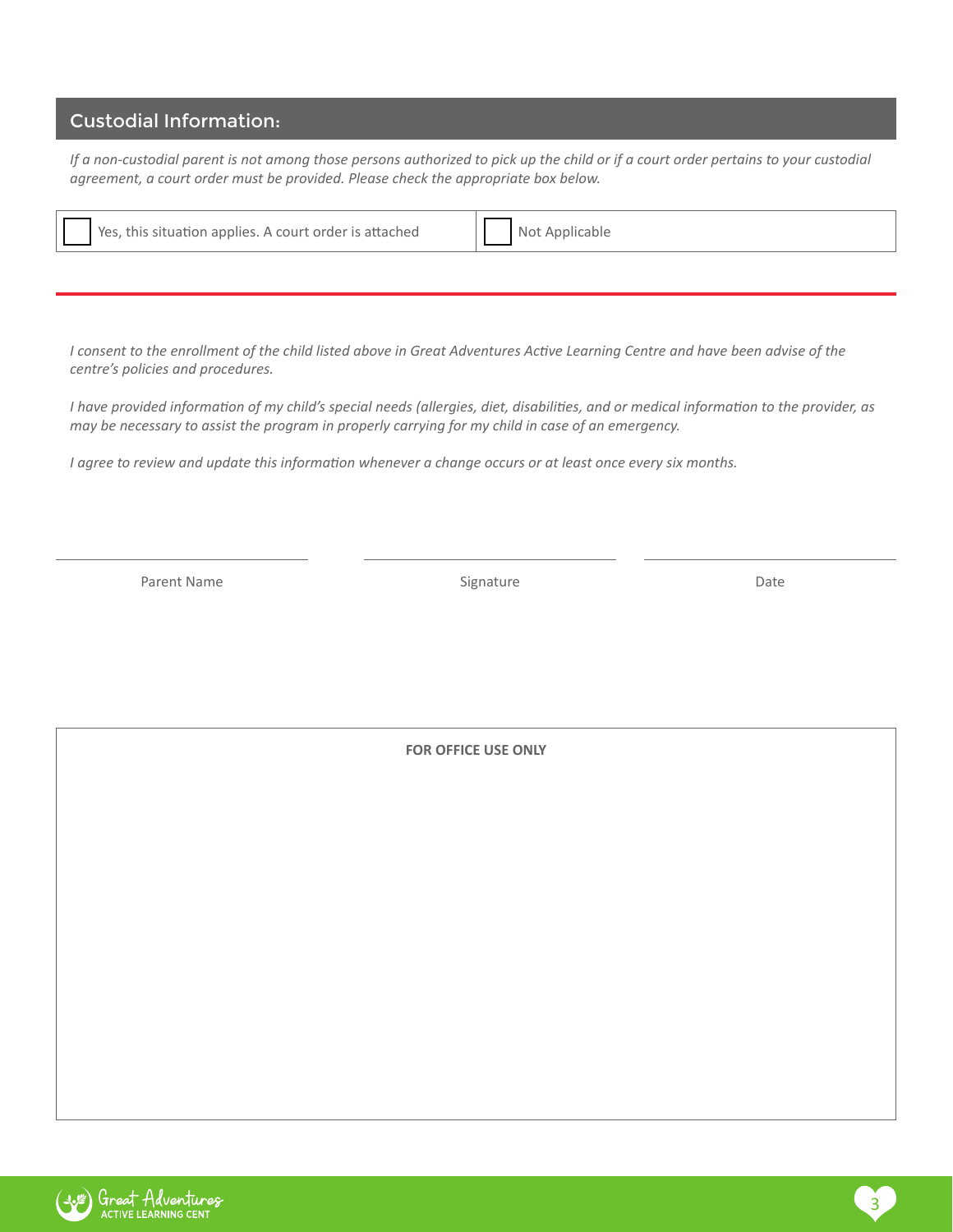# PERMISSION FORMS

Child's Name:

#### Medical Care

*In the event that a medical emergency occurs, I authorize Great Adventures Active Learning Centre to seek emergency care for my child as deemed necessary by the Director and I authorize such medical provider to carry out required emergency treatment. I understand that I will be responsible for associated fees incurred for medical care.* 

Signature

Date

#### Administration of Medicine

In the event that medication needs to be administered during the program hours, I understand that the prescribed medication must *be in the original container labelled with the pharmacy name, child's name, doctor's name, name of medication, dosage, and time to be taken.* 

Signature

Date

### Child Image Usage Consent Form

*This parental consent form serves to both inform you and to request permission for your child's photo/image and personally identifiable information to be published online, including our public website, social media sites, other Internet sites and to be used for Great Adventures Active Learning Centre publicity purposes.*

*If you, as the parent or guardian, wish to rescind this agreement, you may do so at any time in writing by sending a letter to the director and such rescission will take effect upon receipt.*

|  |  | Check one of the following choices:     //We GRANT or   DO NOT GRANT permission for my child's photo/image to be used. |
|--|--|------------------------------------------------------------------------------------------------------------------------|
|--|--|------------------------------------------------------------------------------------------------------------------------|

Signature

Date

#### Practicum

*I give permission for my child to be observed, recorded or photographed by a practicum student while they are carrying out their practicum at Great Adventures Active Learning Centre. I understand that the material is kept in confidence, and will only be reviewed by staff members, students, and ECE college supervisor just for educational purposes.* 

Parent/Guardian Name (Print): The Contract of Signature Contract of Date Date Date